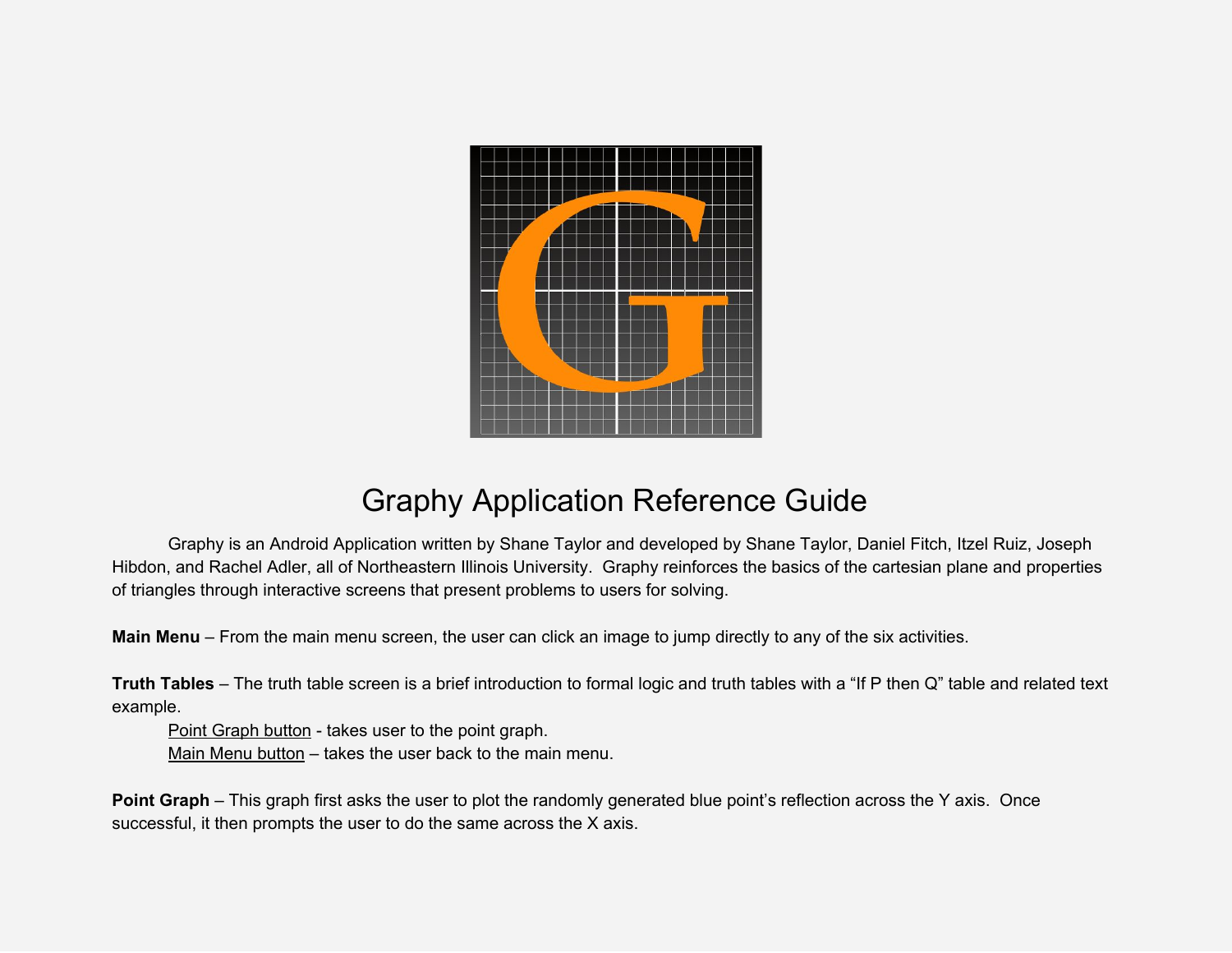Plot button – plots the user's coordinates on the graph and evaluates.

Reset Graph button – removes any user generated points and generates a new random point.

Line Graph button - takes user to the line graph.

Menu button – takes the user back to the main menu.

**Line Graph** – This graph first asks the user to plot a line parallel to the randomly generated blue line. Once successful, it then prompts the user to plot a perpendicular line.

Plot button – plots the user's coordinates on the graph and evaluates.

Reset Graph button – removes any user generated lines and generates a new random line.

Reflexive Graph button - takes user to the reflexive triangles graph.

Menu button – takes the user back to the main menu.

**Reflexive Triangles Graph** – This graph first asks the user to plot a triangle in quadrant II that is reflexive of the randomly generated triangle in quadrant I. The lines are color coded to match the user's input. After a successful input, it then asks the user to do the same in quadrant III and then in quadrant IV.

Plot button – plots the user's coordinates on the graph and evaluates.

Reset Graph button – removes any user generated lines and generates a new random triangle.

Similar Triangles button - takes user to the similar triangles graph.

Menu button – takes the user back to the main menu.

**Similar Triangles** – The graph first asks the user to create a similar triangle to the randomly generated one, given the lengths of the three sides (SSS). After a successful input, it then asks the user to create a similar triangle given two lengths and the angle between them (SAS). The angle displayed is in decimal format and produced using the following formula:

Submit button – evaluates user input.

Reset Graph button – removes any user input and generates a new random triangle.

Pythagorean Theorem button - takes user to the Pythagorean Theorem graph.

Menu button – takes the user back to the main menu.

**Pythagorean Theorem** – The graph generates a random right triangle, gives the user the lengths of sides A and B, and asks the user for the length of side C.

Submit button – evaluates user input.